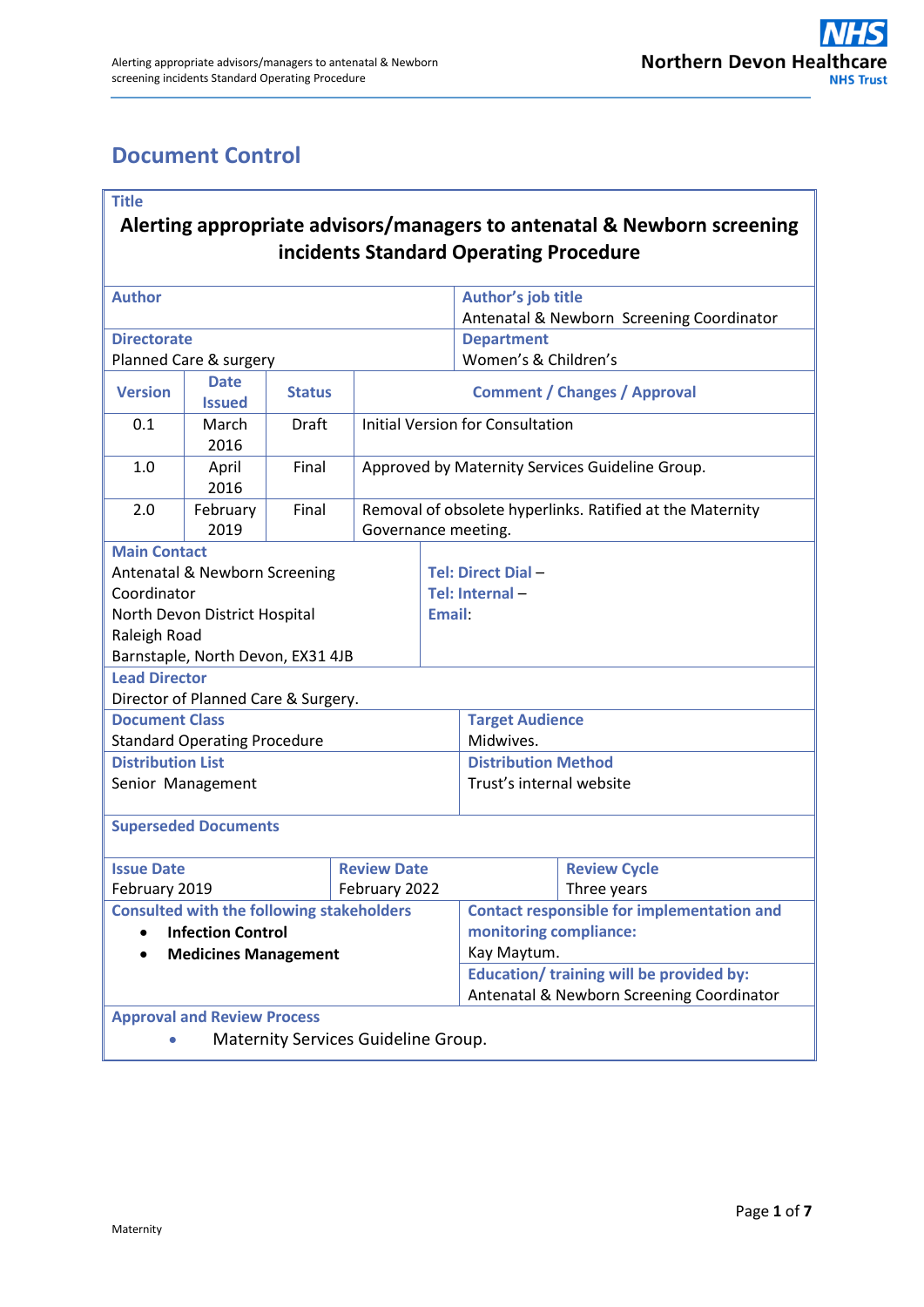| <b>Local Archive Reference</b>                                                                 |                                                |  |  |  |  |  |
|------------------------------------------------------------------------------------------------|------------------------------------------------|--|--|--|--|--|
| G:\ Alerting appropriate advisors/managers to antenatal & Newborn screening incidents Standard |                                                |  |  |  |  |  |
| <b>Operating Procedure</b>                                                                     |                                                |  |  |  |  |  |
| <b>Local Path</b>                                                                              |                                                |  |  |  |  |  |
| Alerting appropriate advisors/managers to antenatal & Newborn screening incidents Standard     |                                                |  |  |  |  |  |
| <b>Operating Procedure</b>                                                                     |                                                |  |  |  |  |  |
| <b>Filename</b>                                                                                |                                                |  |  |  |  |  |
| Alerting appropriate advisors/managers to antenatal & Newborn screening incidents Standard     |                                                |  |  |  |  |  |
| <b>Operating Procedure</b>                                                                     |                                                |  |  |  |  |  |
| <b>Policy categories for Trust's internal website</b>                                          | <b>Tags for Trust's internal website (Bob)</b> |  |  |  |  |  |
| (Bob)                                                                                          |                                                |  |  |  |  |  |
| Maternity                                                                                      |                                                |  |  |  |  |  |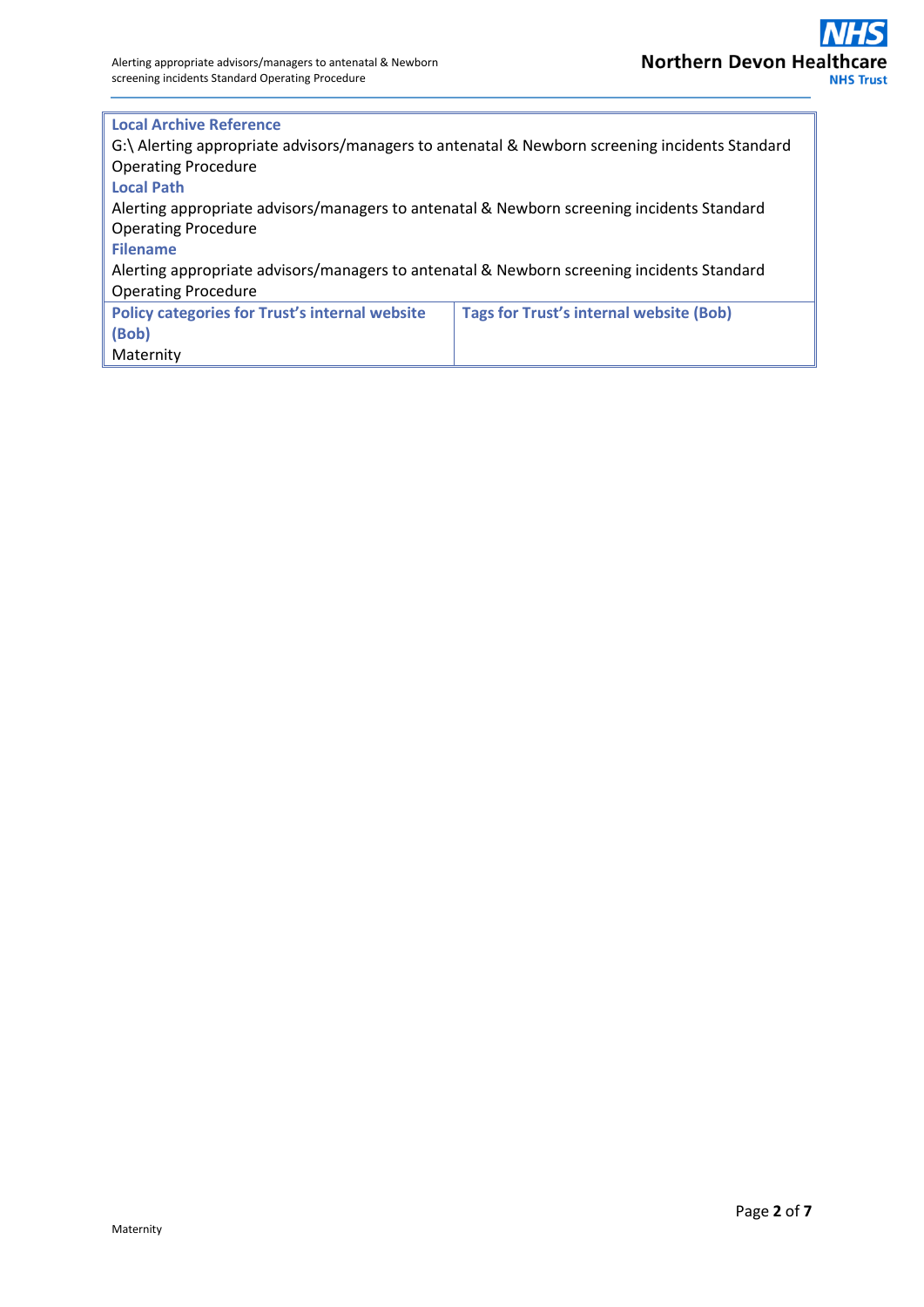## **CONTENTS**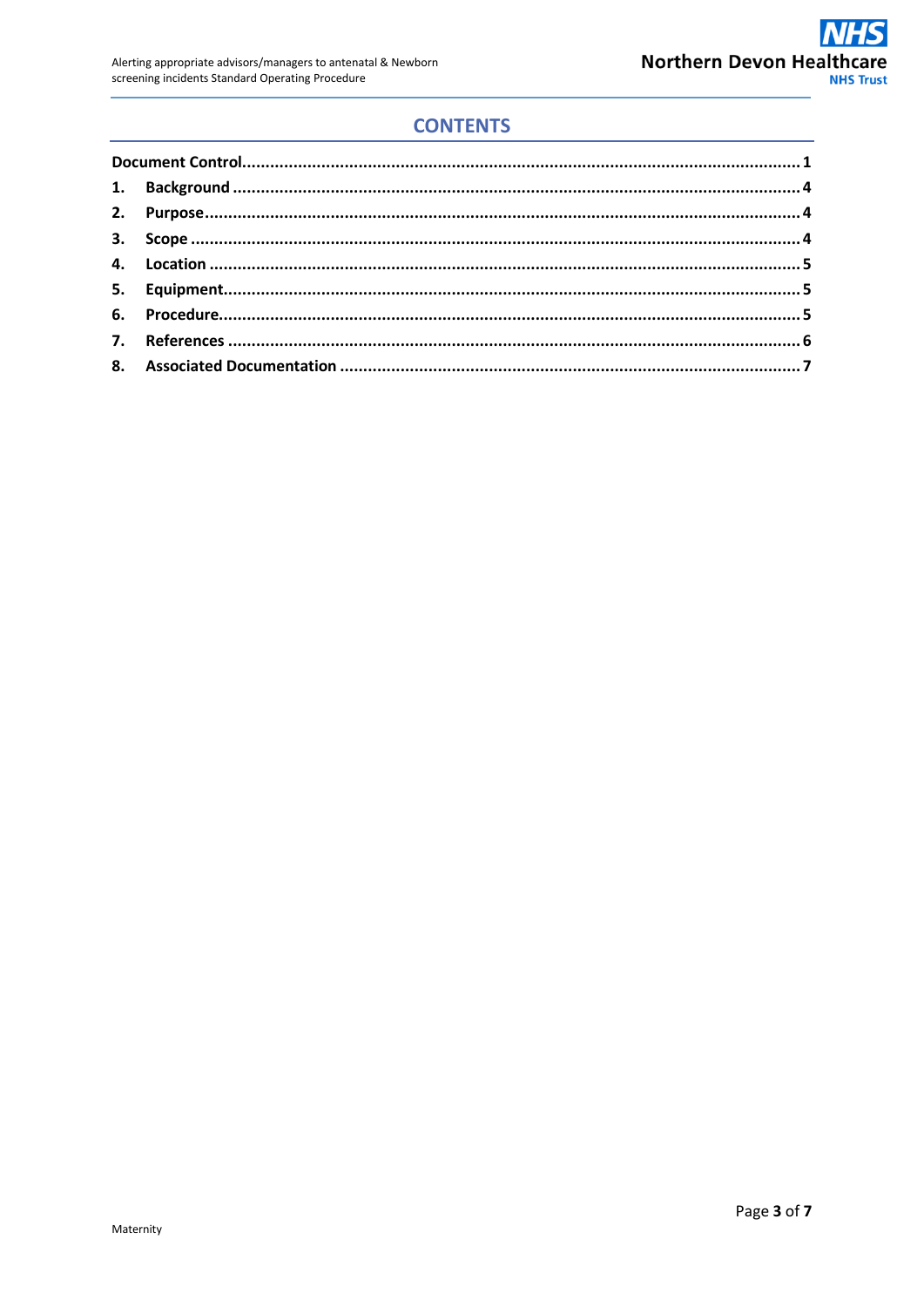# <span id="page-3-0"></span>**1. Background**

Screening is a process of identifying apparently healthy people who maybe at increased risk of a disease or condition. They can then be offered information, further tests and appropriate treatment to reduce the risk and/or any complications arising from the disease or condition disease or condition.

The characteristics specific to screening programmes mean that safety concerns and incidents require special attention and management. This is because:

- $\triangleright$  There is potential for safety incidents in screening programmes to affect a large number of individuals of the service. This means that seemingly minor local incidents can have major and population impact.
- $\triangleright$  As asymptomatic people are invited to participate there is an ethical responsibility to do as little harm as possible.
- $\triangleright$  Poor quality screening can do more harm than good.
- $\triangleright$  Incidents often affect the whole screening pathway not just the local department or Trust where the problem occurred.
- $\triangleright$  Incidents may involve several Trusts across geographical boundaries
- $\triangleright$  Local incidents cam affect public confidence in a screening programme beyond the immediate area involved.
- $\triangleright$  Investigation and dissemination of learning from safety incidents, 'potential' incidents and near misses should be shared with NHS screening programmes to help prevent incidents elsewhere and to inform guidance and training.

## <span id="page-3-1"></span>**2. Purpose**

- **2.1.** The Standard Operating Procedure (SOP) has been written to:
- Set out the Northern Devon Healthcare NHS Trust's, antenatal & newborn screening programmes procedure for alerting appropriate managers, Quality assurance and screening & immunisation teams to incidents within the screening programmes.
- It provides a clear process to ensure a consistent approach across the trust.

## <span id="page-3-2"></span>**3. Scope**

**3.1.** This Standard Operating Procedure (SOP) relates to the following staff groups who may be involved in the investigation of incidents within the antenatal and newborn screening programmes.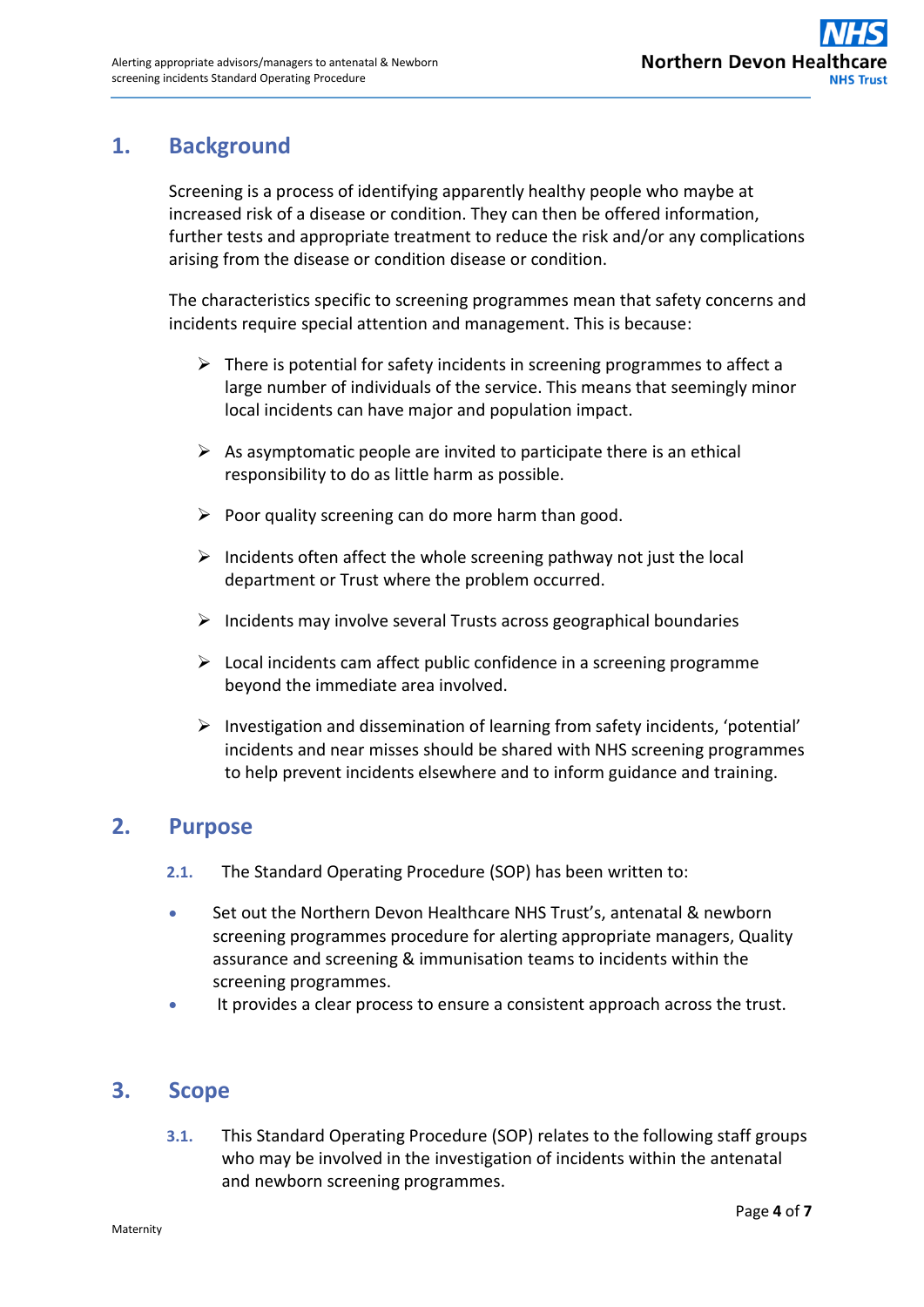- **•** Midwives
- Support workers
- Medical staff
- **•** Ancillary staff

 This standard operating procedure will be implemented on notification from the Datix team that an incident has occurred by the antenatal & newborn screening coordinator/deputy or delegated colleague.

### <span id="page-4-0"></span>**4. Location**

Not applicable.

### <span id="page-4-1"></span>**5. Equipment**

Not applicable.

#### <span id="page-4-2"></span>**6. Procedure**

- Any incident within one of the antenatal & newborn screening programmes must, be reported within 24 hours, via the 'Datix' e-form available on the home page of the Trust intranet site, in accordance with the Trusts incident management policy.
- Any member of staff may complete and submit an incident report direct without agreement from their manager.
- **SCREENING SAFETY Incidents include:** 
	- $\triangleright$  Any unintended or unexpected incident, acts of commission or acts of omission that occur in the delivery of an NHS screening programme that could have or did lead to harm to one or more persons participating in the screening programme, or to staff working in the screening programme.
	- $\triangleright$  Harm or risk of harm because one or more persons eligible for screening are not offered screening.
	- $\triangleright$  An individual error or a failure of a system, equipment or an IT application.
	- $\triangleright$  Systematic failure to comply with national guidelines or local antenatal & newborn screening guidelines that has an adverse impact on screening quality or outcome.
- The completed incident form is reviewed by the Datix team. Appropriate advisors and managers are alerted to the incident and where required the incident is escalated to the investigation team, as per local guidance.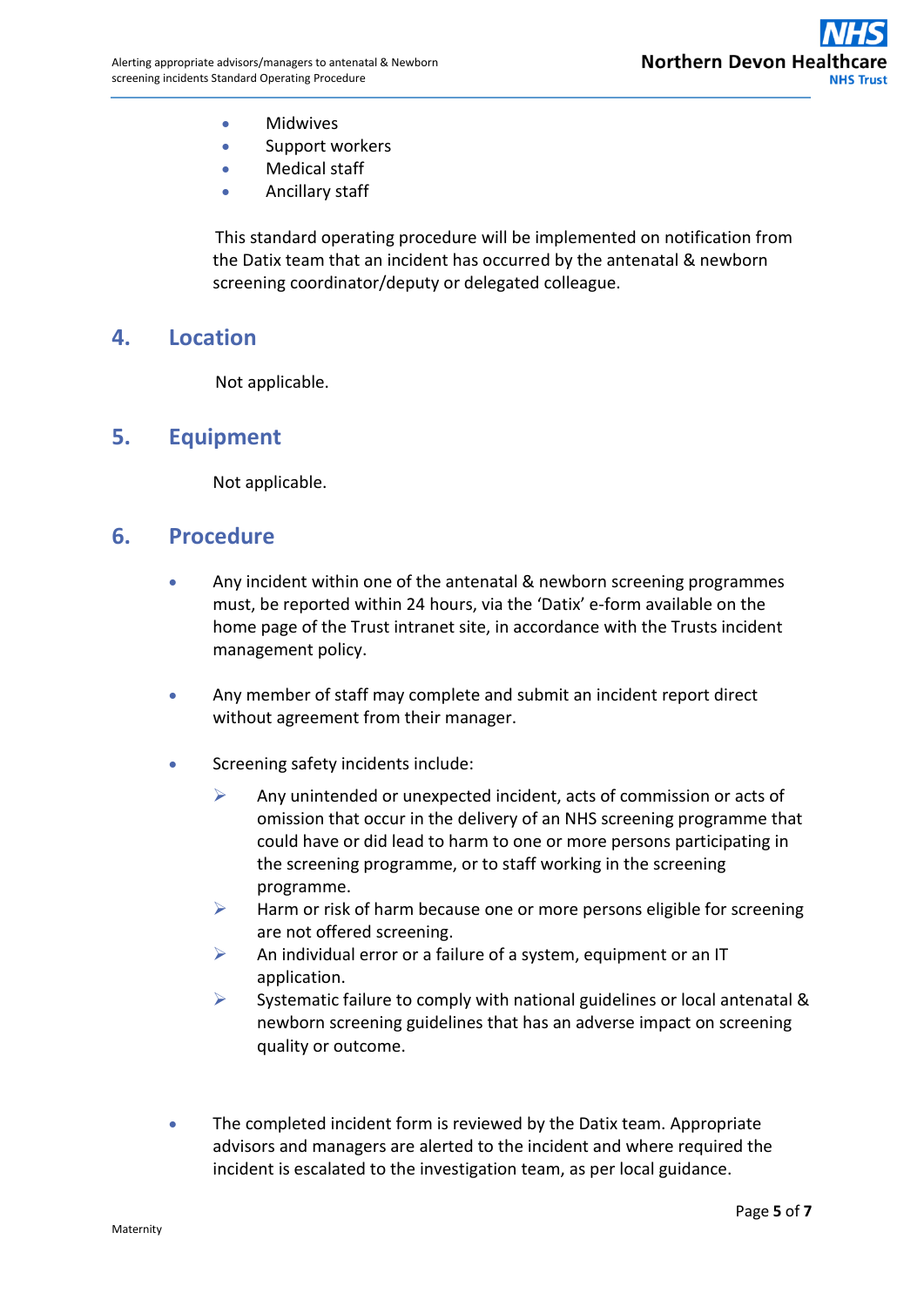#### <http://ndht.ndevon.swest.nhs.uk/policies/?p=11462>

- On notification from the Datix team of a Suspected screening safety incident or serious incident the antenatal & newborn screening coordinator/deputy or delegated colleague report to the external quality assurance and screening & Immunisation team. Suspected serious incident the responsible commissioner is also notified.
- Antenatal & newborn screening coordinator/deputy or delegated colleague to commence initial investigation in to suspected incident.
- Antenatal & newborn screening coordinator/deputy or delegated colleague to confirm suspected incident in writing to the external quality assurance team and screening & immunisation team, using the screening incident assessment form within 5 working days.
- Any action plans resulting from further investigations, 72 hour report, serious event audit(SEA), serious incident requiring investigation(SIRI) to be forwarded to the external quality assurance and screening and immunisation team.

### **7. References**

<span id="page-5-0"></span>Managing Safety Incidents in NHS Screening Programmes: NHS England 2015.